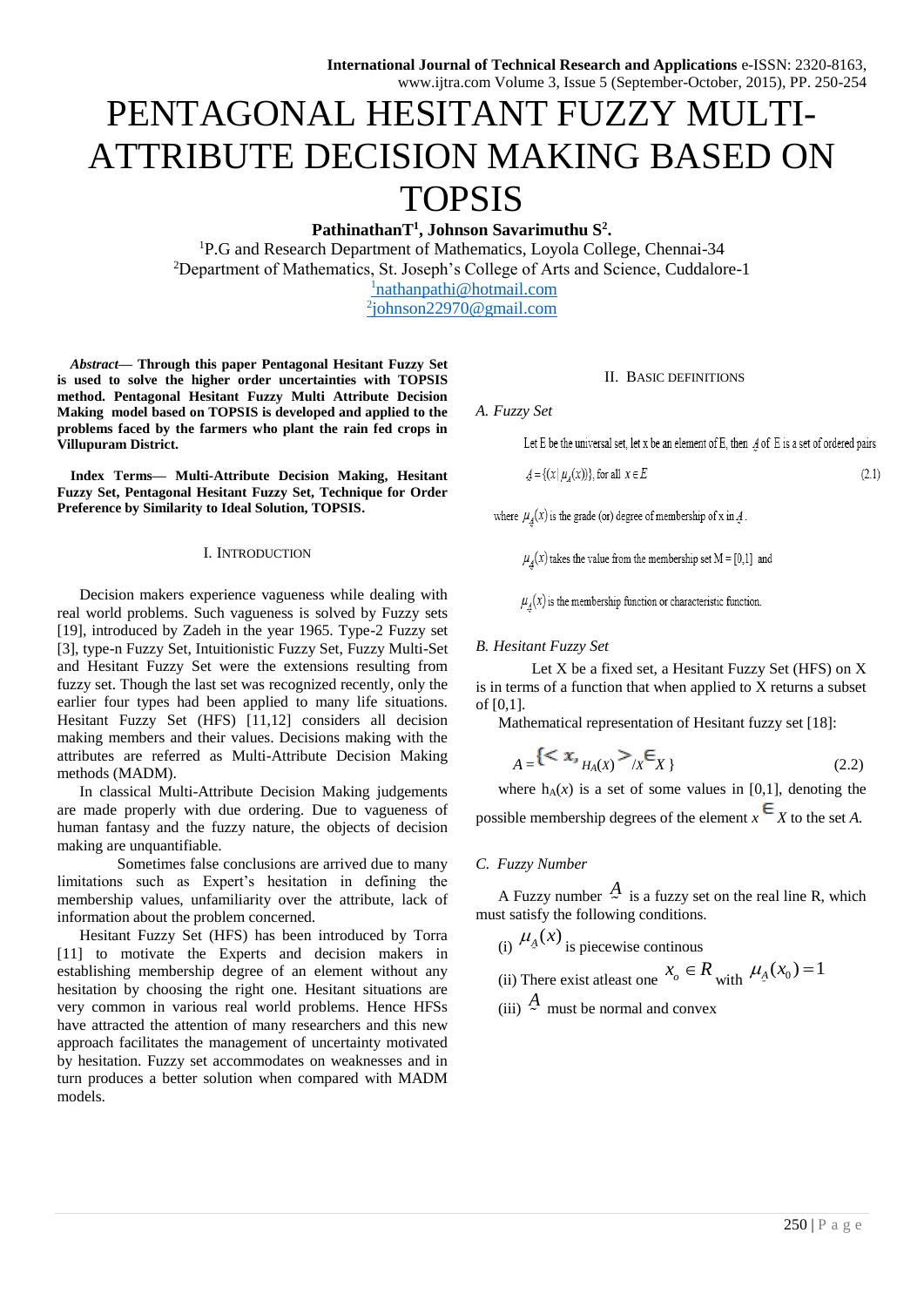# *D. Pntagonal Fuzzy Number*

A Pentagonal Fuzzy Number (PFN) of a fuzzy set *A* is defined as  $\stackrel{A}{\sim} P = \{a, b, c, d, e\}$ , and its membership function is given by,



## *E. 2.5 Pentagonal Hesitant Fuzzy Set (PHFS)*

Let  $X$  be a fixed set, then a pentagonal hesitant fuzzy set (PHFS) D on X is described as:

$$
D=\{,\,x\mathop{\bf\raisebox{-.9ex}{-}\hspace{-2.4ex}E}_{X}\}
$$

(2.3)

where  $P_t$  h<sub>A</sub>(x) is a set of Pentagonal fuzzy number expressing the possible membership and non membership degree of the element  $x \in X$  to the set D.

## III. PENTAGONAL HESITANT FUZZY ELEMENT( PHFE)

If 
$$
h_A(x_i) = \{(a^L, a^{M_1}, a^{M_2}, a^{M_3}, a^U)/a^L \in h_A(x_i)\}
$$

then  $h_A(x_i)$  is called Pentagonal Hesitant fuzzy element.

## *A. Hesitant Multiplicative Aggregation*

To quantify the natural statements made by the decision maker, we employed Saaty's 1-9 scale with its respective meaning.

Table: The comparison between the 0.1-0.9 scale and the 1- 9 scale

| 1-9 scale | $0.1 - 0.9$ scale | <b>Meaning</b>                    |  |
|-----------|-------------------|-----------------------------------|--|
| 1/9       | 0.1               | Extremely<br>not<br>preferred     |  |
| 1/7       | 0.2               | Very strongly<br>not<br>preferred |  |
| 1/5       | 0.3               | Strongly<br>not<br>preferred      |  |
| 1/3       | 0.4               | Moderately<br>not<br>preferred    |  |
| 1         | 0.5               | Equally preferred                 |  |
| 3         | 0.6               | Moderately<br>not<br>preferred    |  |

|                                             | 0.7                                   | Strongly preferred                              |  |
|---------------------------------------------|---------------------------------------|-------------------------------------------------|--|
|                                             | 0.8                                   | Very<br>strongly<br>preferred                   |  |
| Q                                           | 0.9                                   | Extremely preferred                             |  |
| Other values between<br>1 and 9 $(2,4,6,8)$ | Other values<br>between<br>0<br>and 1 | Intermediate<br>values<br>used<br>present<br>to |  |

## *B. Pentagonal Hesitant Fuzzy Algorithm Based on TOPSIS:*

 Technique for Order Performance by Similarity to Ideal Solution (TOPSIS) is one of the well known classical MADM method which was first introduced by Hwang and Yoon. The basic principle is that the chosen alternative should have the shortest distance from the positive ideal solution. The procedure for the FUZZY TOPSIS method as below

**Step 1:** Choose weight vector for each attribute according to their importance over the problem.

**Step 2:** Determine the corresponding pentagonal hesitant fuzzy positive ideal solution and pentagonal hesitant fuzzy negative ideal solution by the following expression;

$$
A^{+} = \{ \langle x_{j}, \frac{max}{i} \{ h_{ij}, g_{ij} \} \rangle | j = 1, 2, \dots m \}
$$
 (3.1)

$$
A^{\dagger} = \{ \langle x_j, \frac{min}{i} \{ h_{ij}, g_{ij} \} \rangle | j = 1, 2, \dots, m \}
$$
 (3.2)

**Step 3:** Calculate the separation measures  $d_i^+$  and  $d_i^-$  of each alternative Ai from the pentagonal hesitant fuzzy positive ideal A<sup>+</sup> and negative ideal A<sup>-</sup> respectively by the following expression;

$$
d_i^+ = \{ \sum_{j=1}^m d(h_{ij}, h_j^+) w_j , \sum_{j=1}^m d(g_{ij}, g_j^+) w_j \}
$$
 (3.3)

$$
d_i = \{ \sum_{j=1}^{m} d(h_{ij}, h_j) w_j, \sum_{j=1}^{m} d(g_{ij}, g_j) w_j \}
$$
(3.4)

**Step 4:** Calculate the relative closeness to the ideal solution in the relative closeness of the alternative  $A_i$  with respect to  $d^+$ is defined as:

$$
c(A_i) = \frac{d_i^-}{d_i^+ + d_i^-}
$$
\n(3.5)

**Step 5:** Rank the preference order and the alternative with the largest relative closeness is chosen as the best alternative.

#### IV. PENTAGONAL HESITANT FUZZY SET APPLICATION

 Pathinathan.T and Johnson Savarimuthu.S [22] have been studying the problems faced by the farmers, who were planting the cash crops. In this paper we have extended our research work by analysing the rain fed cultivation in the same locality. It has been observed that the farmers of Villupuram district are planting rain fed crops like *Kambu,Cholam,Ulundudal,Thinai,Karamani* etc.

Rain fed cultivation depends on seasonal monsoon, water resources like rivers, tanks and irrigation wells. The water resources of this district have become dry. Even in borewells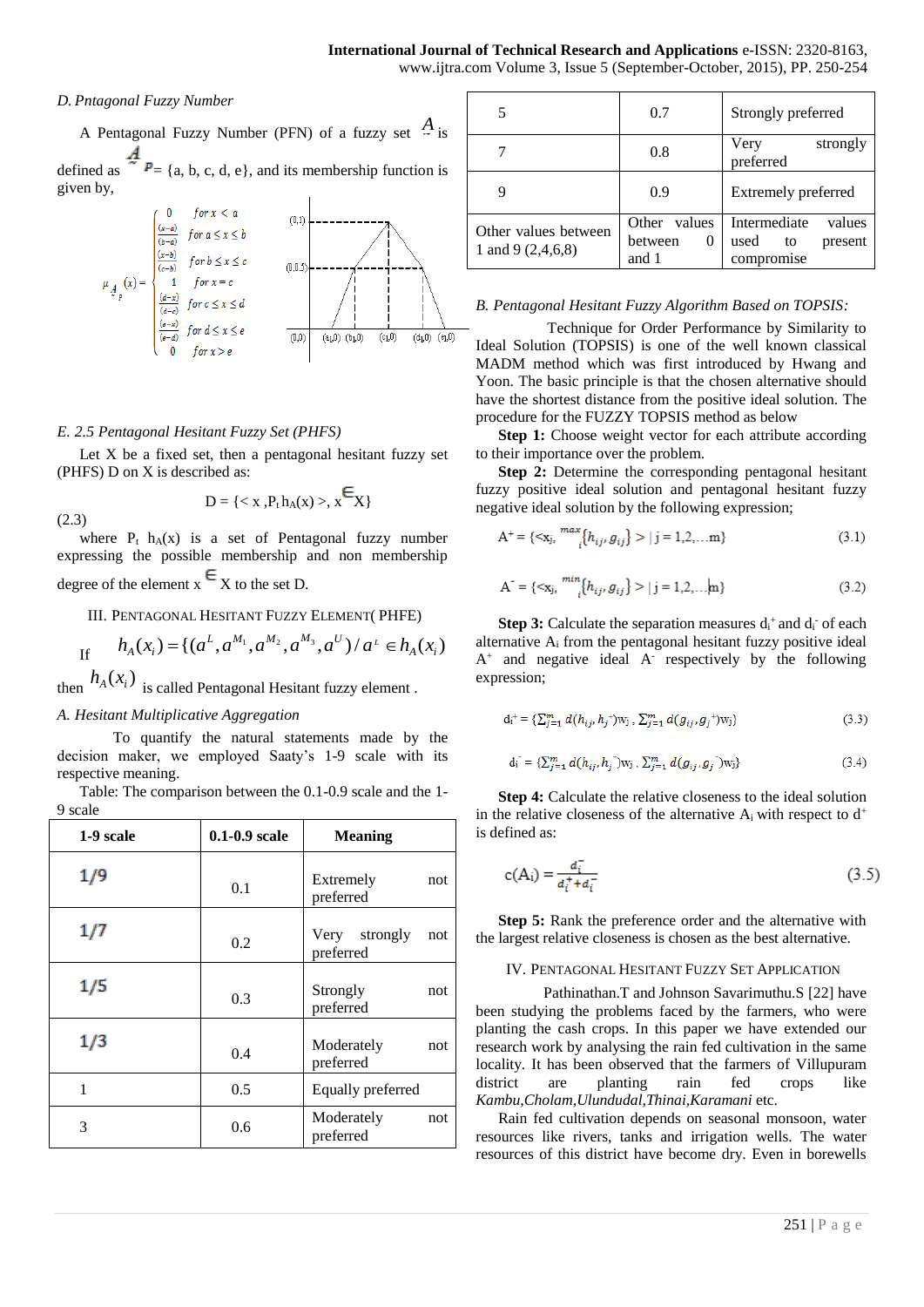the water level have gone down so low. Farmers depend on electricity to pump water and electricity supply is very erratic. Hence farmers have to use diesel engines and as the cost of fuel goes up regularly beyond their debt increases.

## *A. Experts (from Villupuram District)*

We collected the overall information regarding agriculture problems from the following five Experts in Villupuram District.

**DM1.** Mr. P. Ravi, farmer who owns a land, Kallakurichi.

**DM2.** Mr.S.Rajesh, farmer who is doing share cropping (Kuthagai), Sankarapuram.

**DM3.** Mr.Arockiaraj, Private Agricultural Officer, Viriyur. **DM4.** Mr. A. Anand, Moongilthuraipattu

**DM5.** Mr.Kirubanithu, Farmer, Thiyaga Durgan



# *B. Alternatives*

The following are the major rain fed crops which are cultivated in Villupuram district. We took these crops as our alternatives.

**A1.** *Kambu* (Millet) **A2.** *Cholam* (Maize) **A3.** *Ulundudal* (Black gram) **A4.** *Thinai* (Fox tail millet) **A5.** *Karamani* (Black eyed bean)

# *C. Attributes*

We collected a few major problems faced by the farmers and we interviewed them to filter out four major attributes .

(i) Benefit Type (Qualitative in nature)

(ii) Cost Type (Quantitative in nature)

**X1. Crop failure (Benefit Type) –** Due to reduction in crop yield, nutritional need of the people is not met. Failure of the crop means drying crop and inability to save the standing crop.

**X2. Crop debt (Cost Type) –** Borrowing of money from private money lenders, agriculture debt to meet the expenses increases the interest.

**X3. Lack of water (Benefit Type) -** Water scarcity in Gamukha, Sathanur Dam and truant monsoon.

**X4. Heavy rain and Cyclone (***Nilam***) (Benefit Type) –** Soil erosion, loss of soil fertility is caused; livelihood and farming lands have been destroyed by *Nilam* cyclone in the recent year across the Villupuram District.

# *D. Hierarchical Structure*

The hierarchical structure of this decision making problem is shown from the below diagram;



V. ADAPTATION AND DESCRIPTION OF THE PROBLEM

 Hesitant fuzzy decision matrix is obtained by considering each and every experts' opinion with their possible membership values and they are recorded as follows:-

Table 5.1: Hesitant Fuzzy Decision Matrix (by utilizing Step 1 in Algorithm)

Table 5.1: Hesitant Fuzzy Decision Matrix (by utilizing Step 1 in Algorithm)

|    | Xı                              | $X_2$                     | X3                        | X4                        |
|----|---------------------------------|---------------------------|---------------------------|---------------------------|
| Aı | (0.6, 0.4, 0.7, 0.3, 0.5)       | (0.4, 0.5, 0.6, 0.2, 0.3) | (0.7, 0.6, 0.8, 0.5, 0.3) | (0.5, 0.8, 0.6, 0.5, 0.3) |
| A2 | $(0.3, 0.5, \cdot, \cdot, 0.6)$ | (0.7, 0.6, 0.5, 0.2, 0.3) | (0.8, 0.7, 0.6, 0.5, 0.3) | (0.5, 0.7, 0.5, 0.5)      |
| A3 | $(-,-0.5,-0.4)$                 | (0.6, 0.7, 0.5, 0.2, 0.3) | $(-,0.6,0.5,0.4,0.2)$     | (0.8, 0.7, 0.5, 0.2)      |
| A4 | (0.3, 0.6, 0.5)                 | (0.8, 0.7, 0.6, 0.3, 0.4) | $(-,-0.5,0.4,0.2)$        | $(-, 0.7, 0.5, 0.3)$      |
| A5 | (0.5, 0.3, 0.9, 0.6, 0.3)       | (0.8, 0.7, 0.4, 0.1, 0.2) | (0.9, 0.6, 0.4, 0.2)      | (0.3, 0.8, 0.6, 0.4, 0.2) |

where,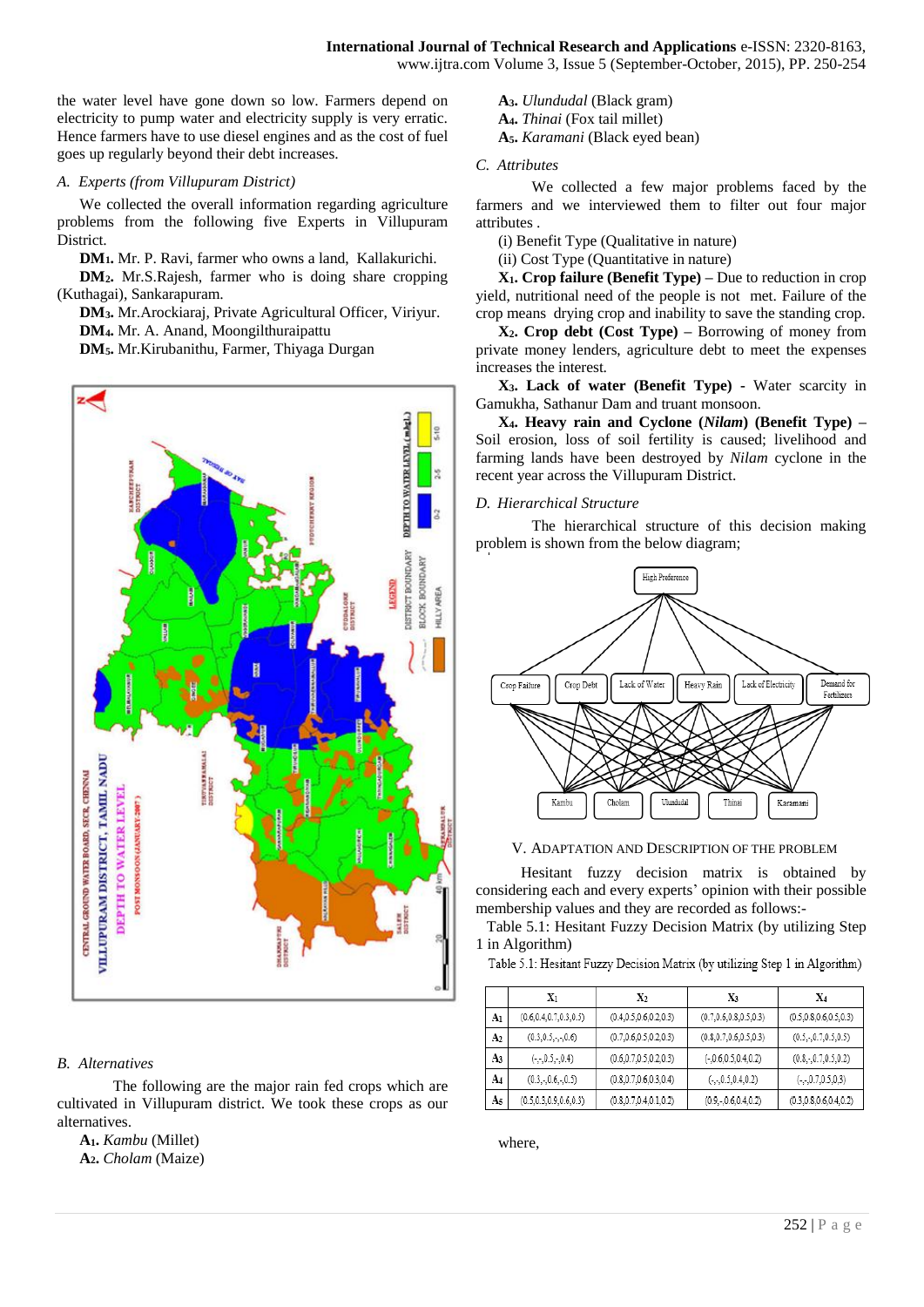A<sub>i</sub>,  $i = 1,2,3,4,5$  (five alternatives);  $X_i$ ,  $i = 1,2,3,4$  (four attributes) and  $A_1(X_i)$ , i = 1,2,3,4,5 denotes Alternative 1 (Millet) comparing with all four attributes. And all the five experts are asked to give their opinions and the opinions are tabulated.

#### $A_1(X_i) = (PT_1, PT_2, PT_3, PT_4)$

For instance,  $A_1(X_1) = (0.6, 0.4, 0.7, 0.3, 0.5)$  denotes on discussing Alternative 1 (Millet) with attribute 1 (crop failure), Decision Maker 1 ( $PT_1$ ) provide 0.1 as the membership value, indicates crop failure considered to be the biggest burden for farmer who involve in Millet cultivation.

Similarly,  $PT_2$  provide 0.4 as the membership value and so on…

Suppose, if  $A_2(X_1) = (0.3, 0.5, -, -, 0.6)$ , denotes on discussing Alternative 2 (Maize) with the attribute 1 (crop failure),  $PT_3$  and  $PT_4$  failed to record their values due to the lack of knowledge about the respective alternative over the attribute.

Table 5.2: Hesitant Fuzzy Decision Matrix

|    | X1                          | X <sub>2</sub>              | X3                          | X.                          |
|----|-----------------------------|-----------------------------|-----------------------------|-----------------------------|
| A  | ${0.6, 0.4, 0.7, 0.3, 0.5}$ | ${0.4, 0.5, 0.6, 0.2, 0.3}$ | ${0.7, 0.6, 0.8, 0.5, 0.3}$ | ${0.5, 0.8, 0.6, 0.5, 0.3}$ |
| A2 | ${0.3, 0.5, 0.3, 0.3, 0.6}$ | ${0.7, 0.6, 0.5, 0.2, 0.3}$ | ${0.8, 0.7, 0.6, 0.5, 0.3}$ | ${0.5, 0.4, 0.7, 0.5, 0.4}$ |
| As | ${0.4, 0.4, 0.5, 0.4, 0.4}$ | ${0.6, 0.7, 0.5, 0.2, 0.3}$ | ${0.2, 0.6, 0.5, 0.4, 0.2}$ | ${0.8, 0.2, 0.7, 0.5, 0.2}$ |
| A  | ${0.3, 0.3, 0.6, 0.3, 0.5}$ | ${0.8, 0.7, 0.6, 0.3, 0.4}$ | ${0.2, 0.2, 0.5, 0.4, 0.2}$ | ${0.3, 0.3, 0.7, 0.5, 0.3}$ |
| As | ${0.5, 0.3, 0.7, 0.6, 0.4}$ | ${0.7, 0.6, 0.5, 0.2, 0.3}$ | ${0.7, 0.3, 0.6, 0.4, 0.3}$ | ${0.3, 0.8, 0.6, 0.4, 0.2}$ |

Table 5.3: Pentagonal Hesitant Fuzzy Decision Matrix

|    | Xı                          | X,                          | X3                            | X.                          |
|----|-----------------------------|-----------------------------|-------------------------------|-----------------------------|
| A  | ${0.4, 0.5, 0.6, 0.7, 0.8}$ | ${0.4, 0.5, 0.6, 0.7, 0.8}$ | ${0.5, 0.6, 0.7, 0.8, 0.9}$   | ${0.3, 0.4, 0.5, 0.6, 0.7}$ |
|    | ${0.2, 0.3, 0.4, 0.5, 0.6}$ | ${0.3, 0.4, 0.5, 0.6, 0.7}$ | ${0.4, 0.5, 0.6, 0.7, 0.8}$   | ${0.6, 0.7, 0.8, 0.9, 0.9}$ |
|    | ${0.5, 0.6, 0.7, 0.8, 0.9}$ | ${0.4, 0.5, 0.6, 0.7, 0.8}$ | ${0.6, 0.7, 0.8, 0.9, 0.9}$   | ${0.4, 0.5, 0.6, 0.7, 0.8}$ |
|    | ${0.1, 0.2, 0.3, 0.4, 0.5}$ | ${0.1, 0.2, 0.3, 0.4, 0.5}$ | ${0.3, 0.4, 0.5, 0.6, 0.7}$   | ${0.3, 0.4, 0.5, 0.6, 0.7}$ |
|    | ${0.3.0.4.0.5.0.6.0.7}$     | ${0.1.0.2.0.3.0.4.0.5}$     | {0.1.0.2.0.3.0.4.0.5}         | ${0.1.0.2.0.3.0.4.0.5}$     |
| A2 | ${0.1, 0.2, 0.3, 0.4, 0.5}$ | ${0.5, 0.6, 0.7, 0.8, 0.9}$ | ${0.6, 0.7, 0.8, 0.9, 0.9}$   | ${0.3, 0.4, 0.5, 0.6, 0.7}$ |
|    | ${0.3, 0.4, 0.5, 0.6, 0.7}$ | ${0.4, 0.5, 0.6, 0.7, 0.8}$ | ${0.5, 0.6, 0.7, 0.8, 0.9}$   | ${0.2, 0.3, 0.4, 0.5, 0.6}$ |
|    | ${0.1, 0.2, 0.3, 0.4, 0.5}$ | ${0.3, 0.4, 0.5, 0.6, 0.7}$ | ${0.4, 0.5, 0.6, 0.7, 0.8}$   | ${0.4, 0.5, 0.6, 0.7, 0.8}$ |
|    | ${0.1, 0.2, 0.3, 0.4, 0.5}$ | ${0.1, 0.2, 0.3, 0.4, 0.5}$ | ${0.3, 0.4, 0.5, 0.6, 0.7}$   | ${0.3, 0.4, 0.5, 0.6, 0.7}$ |
|    | ${0.4.0.5.0.6.0.7.0.8}$     | {0.1.0.2.0.3.0.4.0.5}       | {0.1.0.2.0.3.0.4.0.5}         | {0.2.0.3.0.4.0.5.0.6}       |
| As | ${0.2, 0.3, 0.4, 0.5, 0.6}$ | ${0.4, 0.5, 0.6, 0.7, 0.8}$ | ${0.1, 0.2, 0.3, 0.4, 0.5}$   | ${0.1, 0.2, 0.3, 0.4, 0.5}$ |
|    | ${0.2, 0.3, 0.4, 0.5, 0.6}$ | ${0.5, 0.6, 0.7, 0.8, 0.9}$ | ${0.4, 0.5, 0.6, 0.7, 0.8}$   | ${0.1, 0.2, 0.3, 0.4, 0.5}$ |
|    | ${0.3, 0.4, 0.5, 0.6, 0.7}$ | ${0.3, 0.4, 0.5, 0.6, 0.7}$ | ${0.3, 0.4, 0.5, 0.6, 0.7}$   | ${0.5, 0.6, 0.7, 0.8, 0.9}$ |
|    | ${0.2, 0.3, 0.4, 0.5, 0.6}$ | ${0.1, 0.2, 0.3, 0.4, 0.5}$ | ${0.2, 0.3, 0.4, 0.5, 0.6}$   | ${0.3, 0.4, 0.5, 0.6, 0.7}$ |
|    | ${0.2, 0.3, 0.4, 0.5, 0.6}$ | ${0.3, 0.4, 0.5, 0.6, 0.7}$ | ${0.1, 0.2, 0.3, 0.4, 0.5}$   | ${0.1, 0.2, 0.3, 0.4, 0.5}$ |
| A4 | ${0.1, 0.2, 0.3, 0.4, 0.5}$ | ${0.6, 0.7, 0.8, 0.9, 0.9}$ | ${0.1, 0.2, 0.3, 0.4, 0.5}$   | ${0.1, 0.2, 0.3, 0.4, 0.5}$ |
|    | ${0.1, 0.2, 0.3, 0.4, 0.5}$ | ${0.5, 0.6, 0.7, 0.8, 0.9}$ | ${0.1, 0.2, 0.3, 0.4, 0.5}$   | ${0.1, 0.2, 0.3, 0.4, 0.5}$ |
|    | ${0.4, 0.5, 0.6, 0.7, 0.8}$ | ${0.4, 0.5, 0.6, 0.7, 0.8}$ | ${0.3, 0.4, 0.5, 0.6, 0.7}$   | ${0.5, 0.6, 0.7, 0.8, 0.9}$ |
|    | ${0.1, 0.2, 0.3, 0.4, 0.5}$ | ${0.1, 0.2, 0.3, 0.4, 0.5}$ | ${0.2, 0.3, 0.4, 0.5, 0.6}$   | ${0.3, 0.4, 0.5, 0.6, 0.7}$ |
|    | ${0.3, 0.4, 0.5, 0.6, 0.7}$ | ${0.3, 0.4, 0.5, 0.6, 0.7}$ | $\{0.1, 0.2, 0.3, 0.4, 0.5\}$ | ${0.1, 0.2, 0.3, 0.4, 0.5}$ |
| As | ${0.3, 0.4, 0.5, 0.6, 0.7}$ | ${0.5, 0.6, 0.7, 0.8, 0.9}$ | ${0.5, 0.6, 0.7, 0.8, 0.9}$   | ${0.1, 0.2, 0.3, 0.4, 0.5}$ |
|    | ${0.1, 0.2, 0.3, 0.4, 0.5}$ | ${0.4, 0.5, 0.6, 0.7, 0.8}$ | ${0.1, 0.2, 0.3, 0.4, 0.5}$   | ${0.6, 0.7, 0.8, 0.9, 0.9}$ |
|    | ${0.5, 0.6, 0.7, 0.8, 0.9}$ | ${0.3, 0.4, 0.5, 0.6, 0.7}$ | ${0.4, 0.5, 0.6, 0.7, 0.8}$   | ${0.4, 0.5, 0.6, 0.7, 0.8}$ |
|    | ${0.4, 0.5, 0.6, 0.7, 0.8}$ | ${0.1, 0.2, 0.3, 0.4, 0.5}$ | ${0.2, 0.3, 0.4, 0.5, 0.6}$   | ${0.2, 0.3, 0.4, 0.5, 0.6}$ |
|    | {0203040506}                | {0102030405}                | {0102030405}                  | {0102030405}                |

By adapting the algorithm given in the section 3 and by using the equation (3.1and 3.2), we have the following positive ideal and negative ideal solution for each alternative over the attribute.

Table 5.3: Positive Ideal Solution (by Eqn. 3.1)

|     | <b>Positive Ideal Solution</b>            |                | Negative Ideal Solution                       |
|-----|-------------------------------------------|----------------|-----------------------------------------------|
|     | ${< x_1:0.5,0.6,0.7,0.8,0.9>}$            | Ar             | $\{<\mathbf{x}_1:0.1,0.2,0.3,0.4,0.5>\}$      |
| A2' | $\langle x_2:0.6.0.7.0.8.0.9.0.9 \rangle$ | A <sub>2</sub> | $\{<\mathbf{x}_2: 0.1, 0.2, 0.3, 0.4, 0.5>\}$ |
| Aз  | $\{<\mathbf{x}_2:0.6,0.7,0.8,0.9,0.9>\}$  | As             | ${< x_2: 0.1, 0.2, 0.3, 0.4, 0.5>}$           |
|     | $\{x_4: 0.6, 0.7, 0.8, 0.9, 0.9\}$        | A              | $\{<\mathbf{x}_A: 0.1, 0.2, 0.3, 0.4, 0.5>\}$ |

Then, by utilizing the equation (3.3 and 3.4), we have the following distance values;

Hamming Distance Calculations



 $= 0.465$ 

Table 5.4: Hamming Distance for HFS (by Eqn: 3.3)

| $d_i^+$            | P-Distance | uı      | N-Distance |
|--------------------|------------|---------|------------|
| $d_1$ <sup>+</sup> | 0.465      | dı      | 0.36       |
| $d_2^+$            | 0.45       | d2°     | 0.365      |
| d3+                | 0.43       | $d_3$ - | 0.395      |
| d4+                | 0.465      | d4      | 0.37       |
| ds+                | 0.465      |         | 0.49       |

By using equation 3.5, we recorded the closeness values among the alternatives and they are tabulated as follows;

Table 5.5: Closeness for HFS (by Eqn: 3.5)

|          | ď     | $d_i^+ + d_i^-$ | $c(A_i)$ |
|----------|-------|-----------------|----------|
| $c(A_1)$ | 0.36  | 0.825           | 0.4363   |
| $c(A_2)$ | 0.365 | 0.815           | 0.4478   |
| $c(A_3)$ | 0.395 | 0.825           | 0.4787   |
| $c(A_4)$ | 0.37  | 0.835           | 0.4431   |
| $c(A_5)$ | 0.49  | 0.955           | 0.5130   |

From the above table we rank the alternatives  $A_i$  ( i = 1,2,3,4,5 ) as:-

 $A_5 \succeq A_3 \succeq A_2 \succeq A_4 \succeq A_1$ 

#### VI. CONCLUSION

**A**ggregating the opinion from the five Decision makers, we have the preference ranking order relation as  $A_5 \succeq A_3 \succeq A_2 \succeq A_4 \succeq A_1$ , (i.e.,) Alternative A<sub>5</sub> (Black eyed bean) is dominated by all the other alternatives. Black gram  $(A_3)$  and Maize  $(A_2)$  almost share the same ranking position when compared with other alternatives. Millet and Fox tail